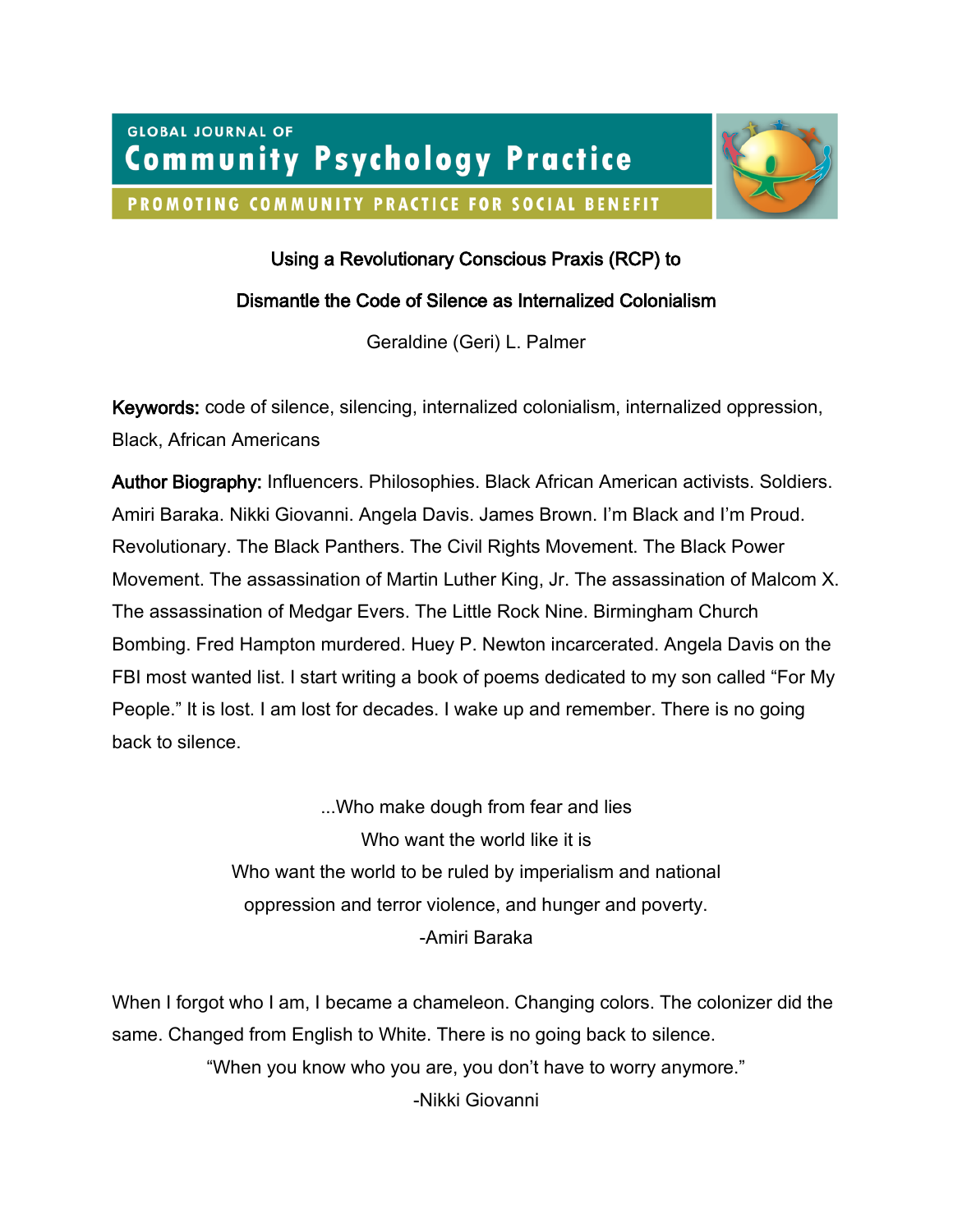Volume 12, Issue 1 May 2022

Often, I desire to run away. It's too much! What can I do, I cry? I can write. Write. Write. I remember, I am the daughter of African kings and queens, of powerful, influential, scholars and activists. I am the dream of those who dreamed for a distant shore, while marooned on a foreign land---with a bent for power and greed. I can write for resistance. I study my Bible. I remember some more. I am fearfully and wonderfully made. I am named after my aunt and grandmother. Warriors. There is no going back to silence.

Genocide.

Genocide.

Genocide.

We always knew there was a 'campaign of genocide' Even when we didn't understand why. We followed our soldiers and embraced "…Peace if possible, but justice at any rate"<sup>1</sup> We're still okay with that… There is no going back to silence. This, then, is who I am. For my people. -Geraldine Palmer

Recommended Citation: Palmer, G. (2022). Using a Revolutionary Conscious Praxis (RCP) to Dismantle the Code of Silence as Internalized Colonialism, Global Journal of Community Psychology Practice, 13(1), 1 - 12. Retrieved Day/Month/Year, from [\(http://www.gjcpp.org/\)](http://www.gjcpp.org/).

Corresponding Author: Geri Palmer, Email: [gpalmer080@gmail.com](mailto:gpalmer080@gmail.com)

<sup>1</sup> Phillips, W. (1783-1815). The New Nation. https://www.gilderlehrman.org/collection/glc0399806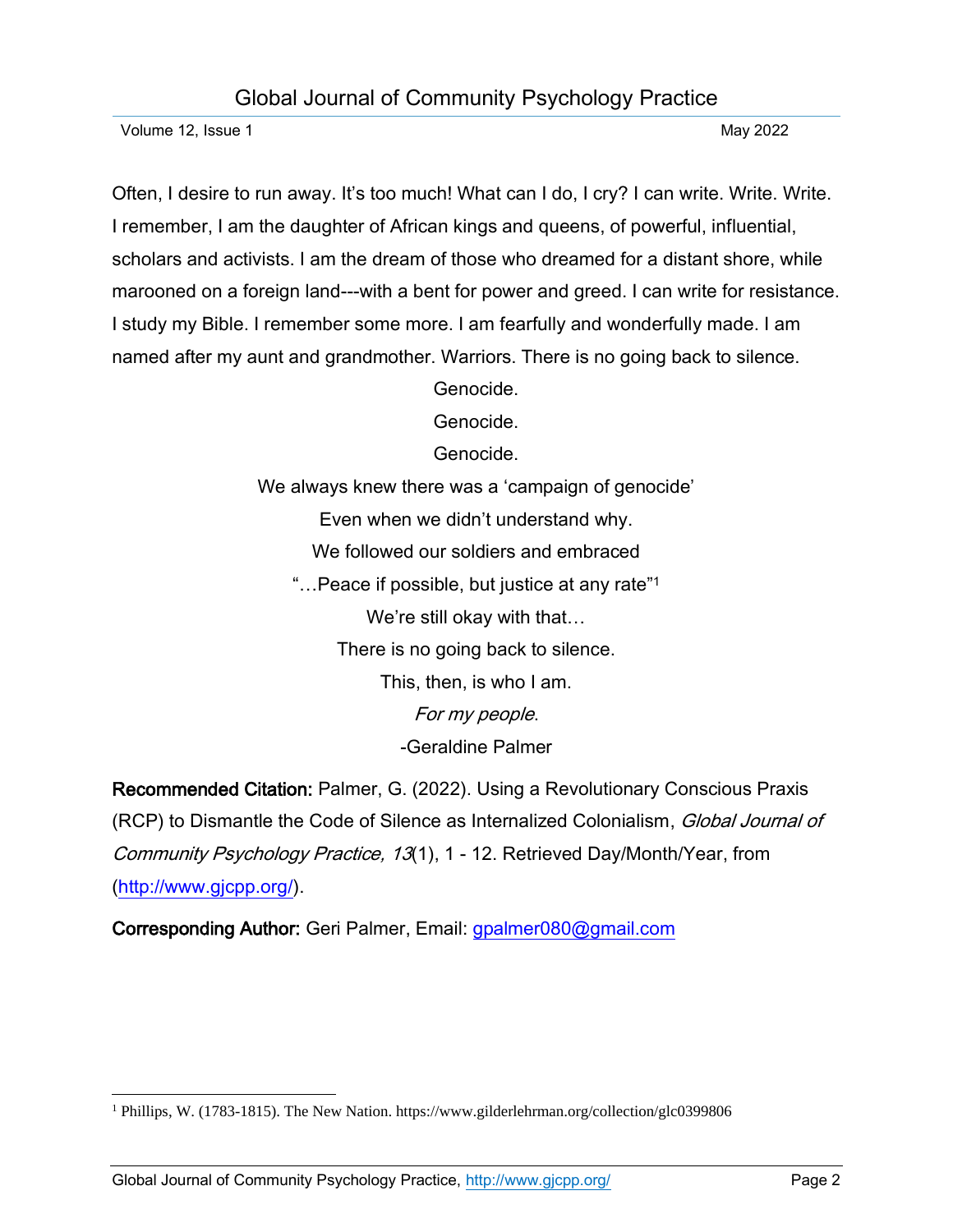### **Using a Revolutionary Conscious Praxis (RCP) to Dismantle the Code of Silence as Internalized Colonialism**

This paper is intended as an introduction and a call for questioning psychological sciences. Western sciences, especially sciences that focuses on racial and gender "differences," have served among the most colonizing influences worldwide. Frantz Fanon's (1959) term "shameful sciences!" especially applies to social Darwinism and eugenics as forms of scientific racism, scientific sexism, and scientific imperialism. In this contribution, I highlight my struggles as a scholar to recognize these scientific narratives, to decolonize my own praxis as a scholar and a psychology clinician, as well as to address the long standing impact of these ideologies in the academy and society. I argue that In Science We (Should Never) Blindly Trust, and share my suggestions for ways to learn, name, and resist racist and sexist ideological sciences.

#### **Introduction**

The "code of silence" embraced among many descendants of the African Diaspora, has its roots in the African/Black African American<sup>2</sup> experience during enslavement and the Jim Crow era. It is both a historical and contemporary survival strategy and can be used as a means of resistance. The code of silence also has an association with "silencing" a well-known tactic of colonizers as well. The multiple contexts in which the code of silence or silencing are sometimes used may influence why it can be difficult to discern when these modes of communication are most beneficial to employ, if at all. Consequently, rather than protect, these concepts often reproduce and perpetuate



colonialism ideologies.

In a historical context with respect to Africans enslaved, the code of silence can be conceptualized as simply "not snitching" (Dennis, 2013) at all costs. Those who ascribed to the code of silence had a special contempt for those who snitched. Dennis noted that "informants" or snitches were used to police a wide assortment of offending behavior of those enslaved and were deemed especially helpful at preventing and squelching rebellions. Further, distinguishing occurred among informants where some cooperators merely provided information while others actively assisted the slave owner in regulating African misconduct" (p. 287). The decision to speak up or not may have been predicated on a few factors. Weighing in on the side of telling might rest on loyalty or misplaced loyalty to the slave owner, preservation of life, perhaps the thought of attaining freedom, or perhaps a morsel of more food for the family. Accordingly, those who spoke up set the stage for mistrust and disunity among the enslaved Africans, which is theorized by some scholars as an impetus behind the *modern-day code of silence* often

<sup>2</sup> I use Black/African American because I am striving to honor both the work of South Africans against apartheid with rereading "black" to "Black" and the descendants of Africans who were enslaved in the Americas.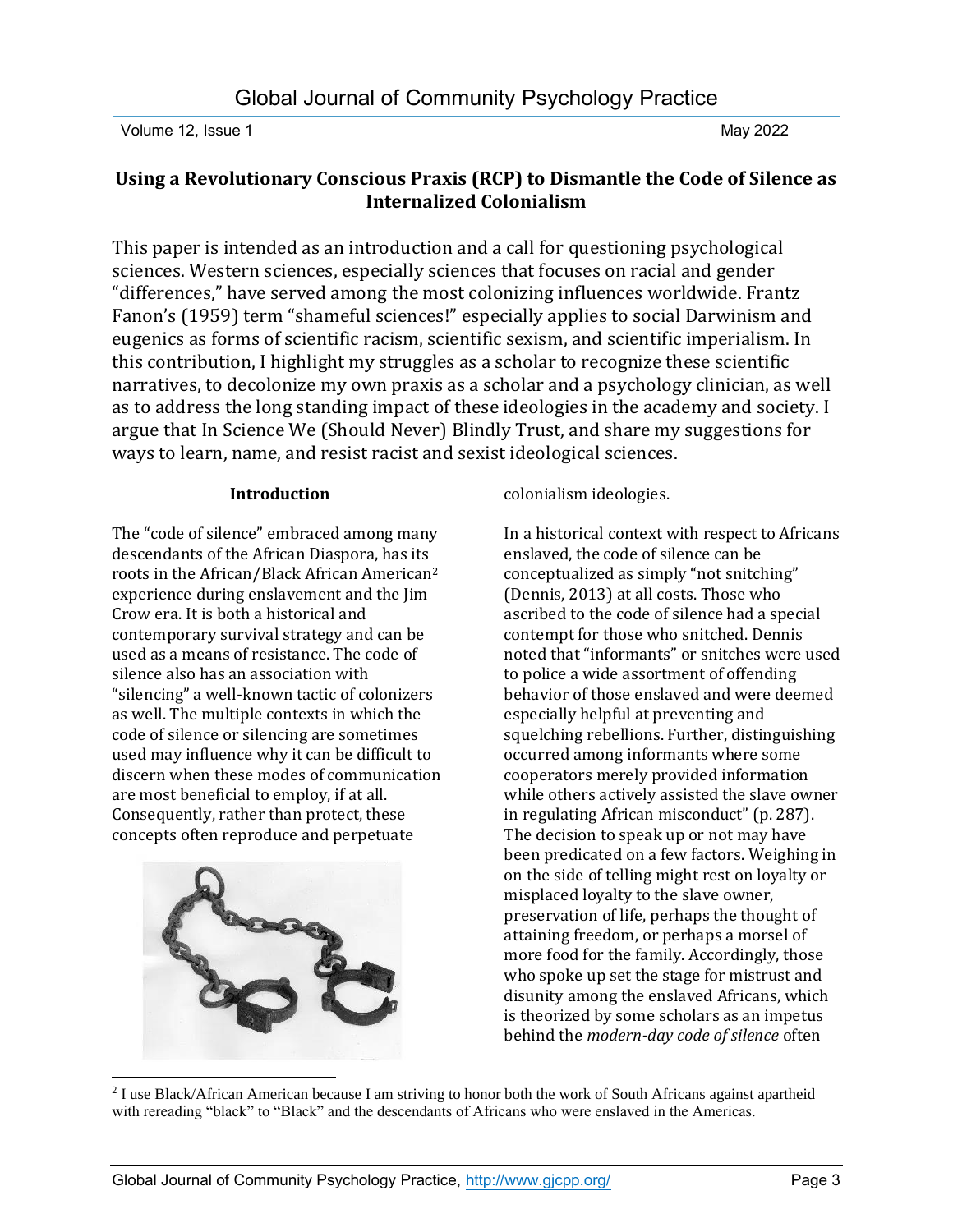found in many African American communities (p. 287).

Use of the code of silence in contemporary times point to a key element found in the "the talk" Black/African American parents must have with their children, in particular Black males on how to avoid and survive—White police encounters (Mahadevan, Brock, and Prescott, 2020). The thread of survival strongly runs through these discussions and has its origin in the same code of silence found among enslaved Africans as Dennis (2013) pointed out. It can also be argued that the code of silence or silencing used by Black/African American women today is employed paradoxically to protect both White and Black men when confronted with sexual assault. Broussard (2013) explains that the protection for Black men may have its origins in attempting to not add to the heinous atrocities already heaped upon them by the slave master. For White men, this practiced silencing is noted to have its derivation in the lack of legal recourse for Black women if a White man committed sexual assault against them. It was futile during enslavement to speak-up because the repercussions did not fall on the perpetrator, but often felt by the Black woman, and possibly her family. Broussard concluded that there was and remains an unspoken sisterhood of "don't tell" that pervades the Black community today because of the imposition of centuriesold silencing tactics and codes of silence developed to survive. These internal codes are akin to the culture that speaks to "snitching" to the cops or any other authority figure… (p. 375).

Broussard is clear that this silencing and its implications should not be laid at the feet of Black women. In the context of colonialism, enslavement and its aftermath, this practice is a systemic silence and therefore our entire society should be held accountable for it. Broussard believes society should come up

with reparations to pay the debt owed to Black women for their pain and suffering. Conversely, questions do surface such as have Black women been complicit in their own suffering because of their silence? Broussard answers this question by pointing out that the creation and maintenance of racist systems in America have allowed and perpetrated sexual and other abuses on Black women---and thus the onus of responsibility rest on society.

The code of silence or silencing as oppressive has been a major portion of life in American Black society and is a constant reminder that Black/African Americans were not considered human, but chattel property. Forced to construct such strategies to survive has negative biopsychosocial and cultural implications on contemporary generations of Black/African Americans. Frantz Fanon (1965) argues that this psychological oppressive system or *internalized colonialism* was passed down intergenerationally in Black/African American families, and my family (the author) was no exception. My ancestor's positionality was resounding. "*Don't tell 'em nuttin!*" Thus, the code of silence became my go to, my code of conduct in all circumstances where I determined a threat loomed. I had been taught to survive by embracing the code of silence. Yet, as a young adult who internalized the pain and trauma my ancestors bore, when it came time to make a different decision than employing the code of silence, I was not woke or living consciously at the time. I only understood I needed to survive and with survival comes automatic and unconscious living (Palmer, 2007).

#### **Purpose of the Article**

Using a personal story of the author, this article offers an example of how decision making can look when we are living from internalized colonialism. A model is offered for transforming internalized colonialism and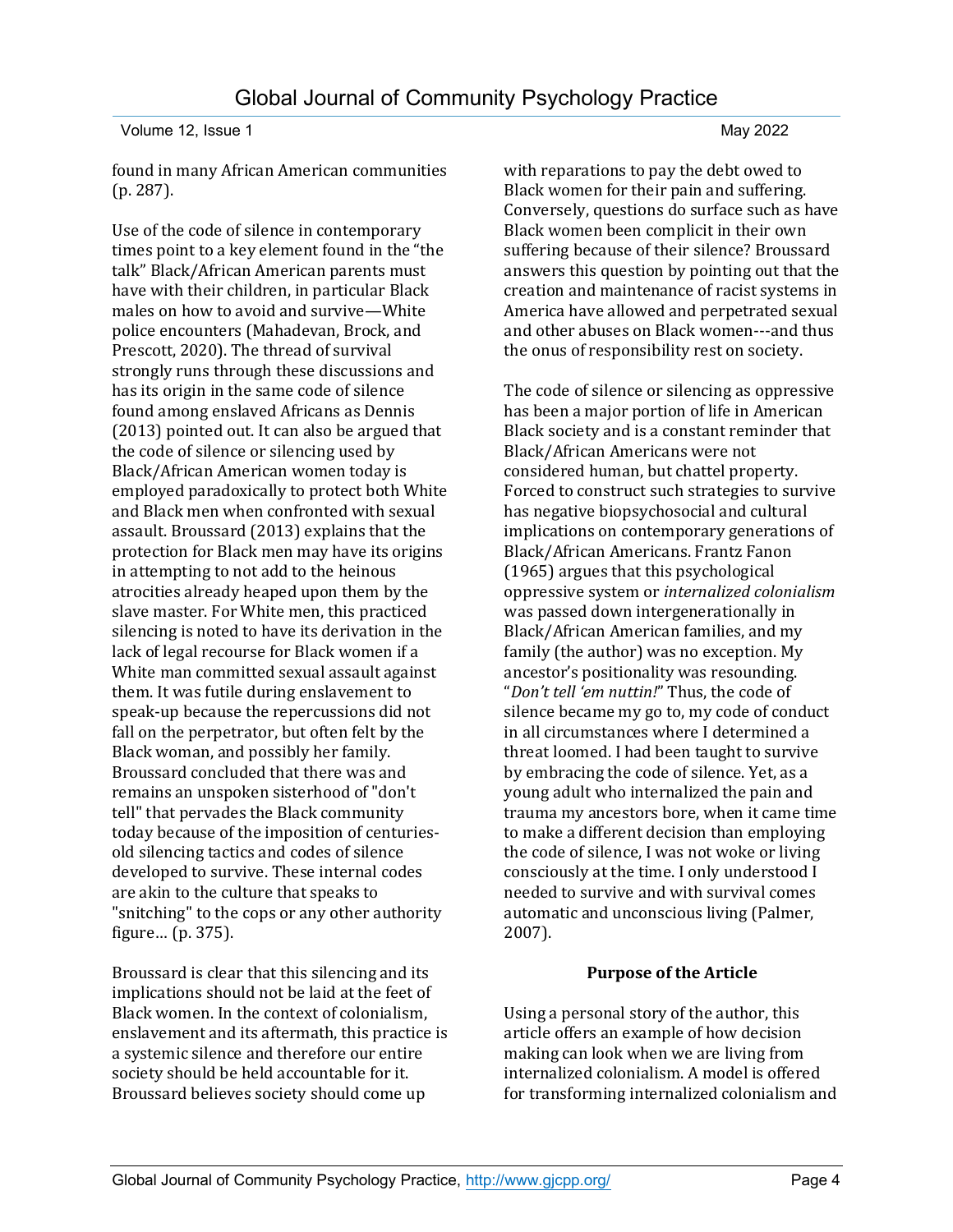#### Volume 12, Issue 1 May 2022

decolonizing our spaces. Additionally, this article is an effort to fill the void in telling Black/African American women's stories where historically they have been erased, ignored and generally unacknowledged. Telling our stories is decolonizing, healing, and transformative.

#### **My Story**

I grew up with and was influenced by such notables within the Black Power Movement such as Fred Hampton, Angela Davis and the Black Panthers, Amiri Baraka, Nikki Giovanni, Malcolm X and more. I was born with a voice and easily gravitated to the frontlines of protests, speaking out, sit-ins in my highschool, and with no misgiving identified with the oppressed. Yet, the fear that something tragic was going to happen to me for using my voice must have weighed heavily on my mother and that fear came out consistently. She likely remembered how the code of silence had kept her and my ancestors alive. She had every right to be fearful having lived through the murders and killings, the attacks, the dehumanization of African Americans: The Little Rock Nine, the Birmingham Church Bombing, Medgar Evers, Martin Luther King, Jr., Emmitt Till, and so many, many more. "Your mouth is going to get you into trouble someday," she would say. How many times had she heard that from her own mother? She was also a voice. In any case, I heard her. I had learned how to survive.

#### **My Interpretation of the Code of Silence**

*One day I decided to go along with a friend and steal hair color from the local Kmart. It had happened before---the petty theft---a candy bar here---a make-up brush there…everyone did it…the laughter as everyone tumbled out the store---the feeling of exhilaration…part protest and part rebellion against racism…we were African American teenagers…*

Students Clash at Eisenhower High to prevent group of Negro students *Courtesy of Dr. G. All was fun until I was out the door, and this* 

*time felt a hand on my shoulder. "Come with me." Now, this adventure was no longer fun… But I knew what to do. My mother's voice and the voice of the ancestors were clear. "Don't tell em' nuttin!"*

*Upstairs in the store office---a piece of paper was shoved in front of me. No explanation. I was too scared to read I for myself. The fear of my ancestors kicked in. They asked me to sign it. Sign it, never. This was the same as do not say anything.* 

*The police came. Get in the back! I took the long ride (or so it seemed) to the police station. My first time. I was fingerprinted, put in a little holding cell. But I had not talked or signed anything. I was not even afraid at the time of being in jail. After all jail was where African Americans went…jail meant you had protested racism and survived.* 

*…A call allowed to my friend. Tell my mother. One-hundred dollars needed. Bring it. The friend brings it. I can go home. My mother is surprisingly understanding. Forget it happened. But I never forgot. You never forget trauma. The coloniality of silence has farreaching tentacles.*

Not only was the system of the code of silence passed down intergenerationally, so was fear that accompanies the overwhelming need and

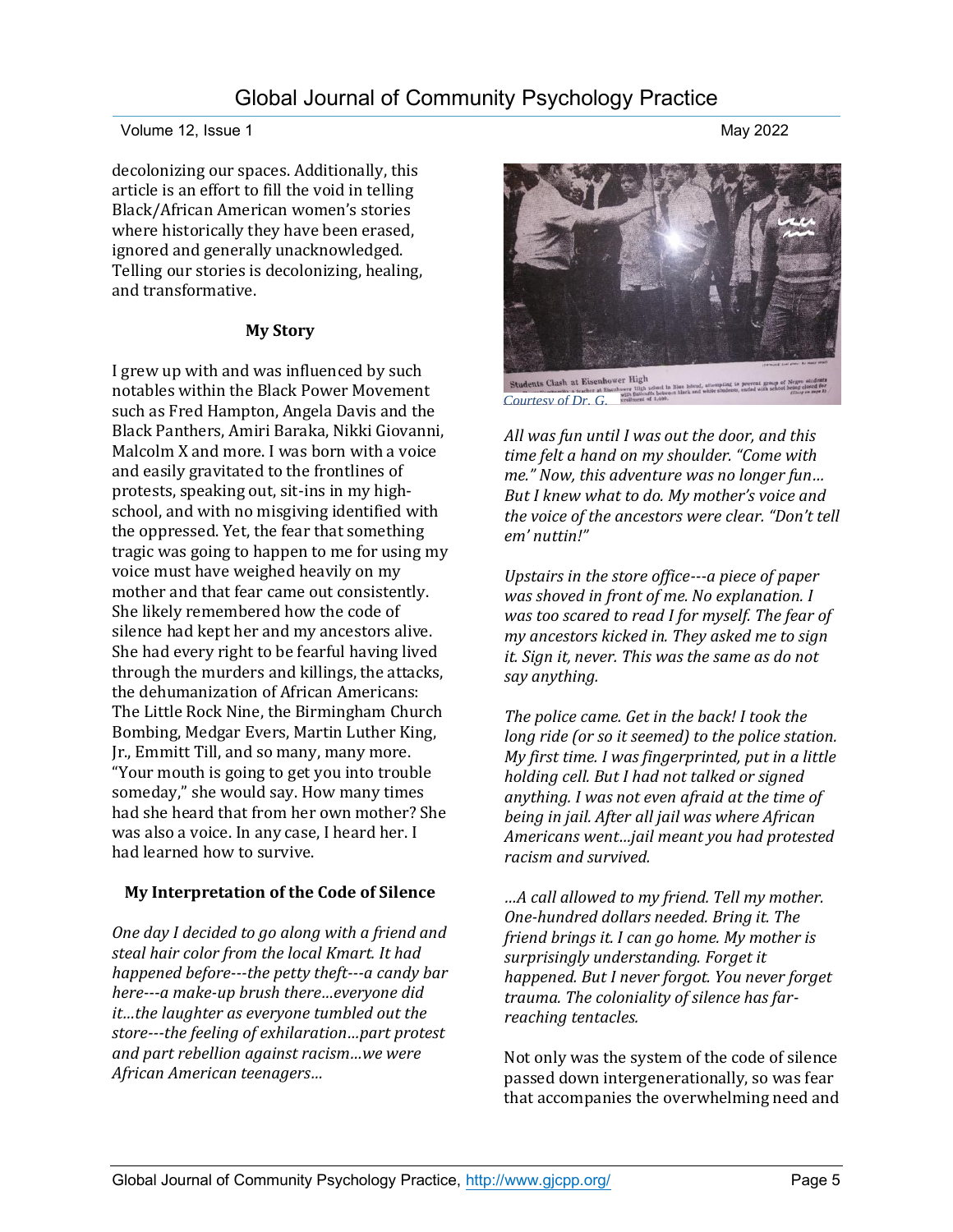quest to survive. Our ancestors lived each day during enslavement fearing they would not survive---and many did not. I took on this pain perhaps by historical or intergenerational trauma passed down socially and epigenetically and lived in constant fear the hand on my shoulder would come. I will not delve into studies that concur around responses from fear here, but conspicuously, I was no longer in that big box store but transported by this traumatic occurrence back to the enslavement camps where the slave master had caught me. At the time I never once thought of the real crime that I had committed. It was the furthest thing from my mind. Psychologically, I was instead an enslaved African with no rights; A Black child with ancestors from the "dark" continent of Africa, uncivilized, guilty, and deserving of punishment. I had, in essence, drank from the water fountain labeled WHITES ONLY.



*Wnd News Service, 2014*

*I was assigned a court date. The case was heard in one of the most segregated and racist south suburban towns in the Chicago south suburban area at the time. I went to court by myself. My name is called---and I go up. No one from the store is there. I am confused again. "What do you plead?" the judge roars. "Guilty". I say in a very small voice. "Guilty, it is!" The gavel slams. The judge moves on to the next case…was that a snicker?*

*Life goes on. I am stopped by the police in a western suburb--- was I speeding? Oh boy, I am going to get a ticket I thought. Instead, I had to follow the police to the station…for a ticket? It does not dawn on me at the time White people do not get hauled to the police station for a speeding ticket. A new friend is called. He comes. What is going on? "You have a jacket", he says after conferring with the police. "What's a jacket?" I am so not woke. A conviction on your record". "From what?" More confusion. The judge in the box store case has placed a conviction on my record-- a-misdemeanor-- petty theft.* 

*What I began to realize is the code of silence in the wrong context is not golden. It is oppressive. I had begun to wake up…*

#### **Internalized Colonialism**

It is my hope that the reader sees there is more to this story than an unwise decision of a young adult to engage in petty theft, although that is here as well. And rightfully, there are consequences for such actions. But rather it is my hope here, that the reader sees my response to this situation as an example of an embedded survival strategy, albeit an absolute necessity in its context, but woefully out of place here. Had I read the document put in front of me, which was simply asking me to sign declaring I would never come into the store again and I could go. The product was a \$2.50 box of hair color.

I believe this situation is an example of Frantz Fanon's (1965) *internalized colonialism* theory. The literature abounds with studies attempting to conceptualize internalized colonialism or more commonly termed internalized oppression. For the purposes of this article, let us think with Fanon on internalized colonialism. Fanon, a postcolonial theorist and clinical psychologist offered a four-phase model as a classic framework for understanding oppression or

## Global Journal of Community Psychology Practice,<http://www.gjcpp.org/> Page 6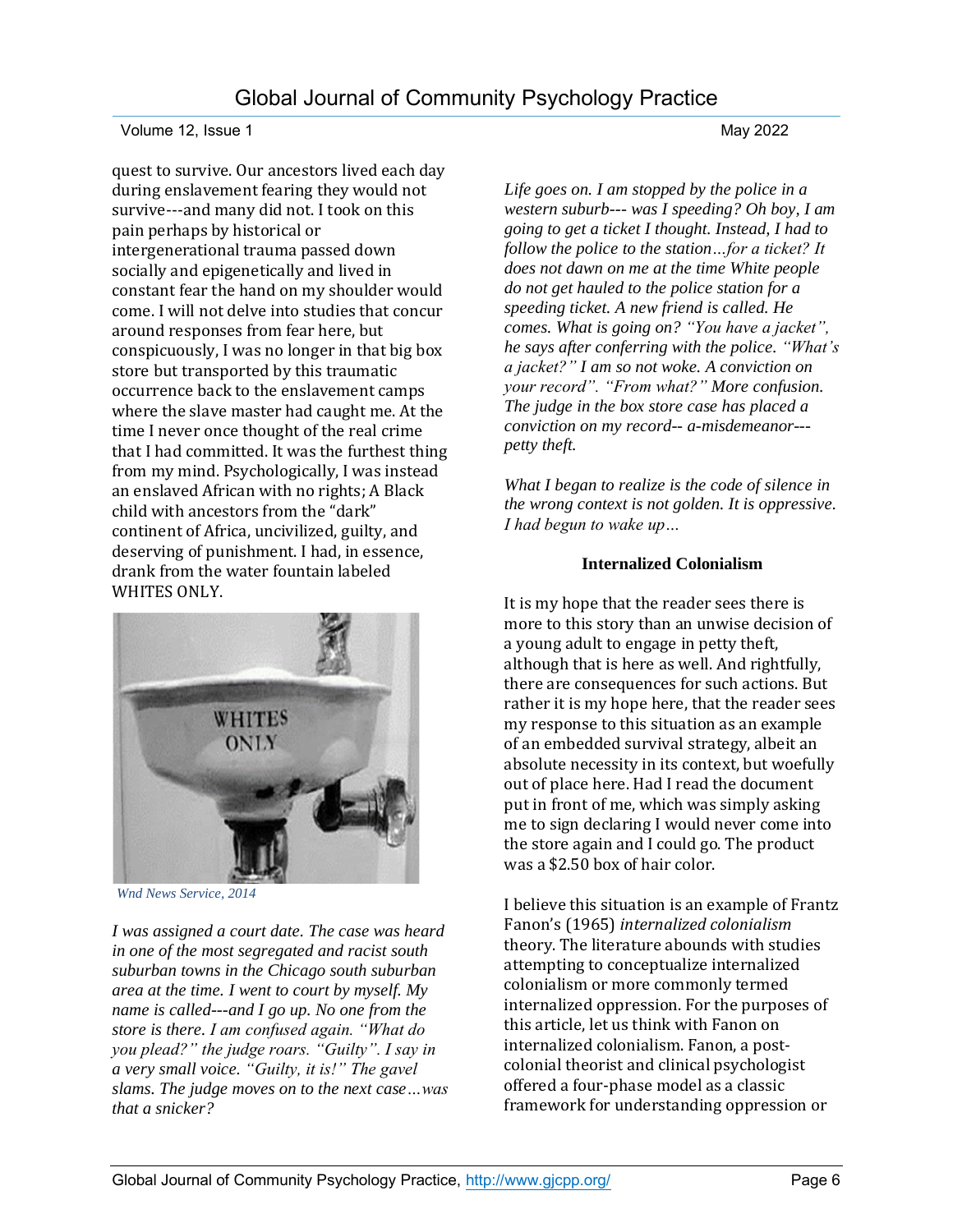internalized colonialism. The first phase points to colonialism as the forced entry of a foreign group into lands to exploit its natural resources including inhabitants (e.g., Africa). The second phase occurs when the colonizer imposes their culture, obliterating the indigenous culture and recreates the culture as defined by the colonizer. This speaks to the indigenous culture talking on the colonizer's more civilized ways of life in contrast to the colonized people's alleged inferior ways. Once this contrast is set up, the third phase begins, now the colonized are uncivilized and monitoring and policing begin. This sets up the colonizer's ideology of tyranny and domination, such that the stage is set for oppression, which is the crux to maintain this system. Phase three leads to phase four---the establishment of a society where the political, social, and economic institutions are constructed to benefit and maintain the superiority of the colonizer---while at the same time bringing the colonized into subordination. This fourth phase shows up in boarding schools, educational institutions, religious institutions, and more. Fanon's framework illustrates that there is massive biopsychosocial and internal work in constructing the colonized (Okazaki, David, & Abelman, 2007, p. 96). Fanon (1965) further put forward that internalized colonialism is the major psychological effect of colonialism and it also perpetuates oppression (Duran & Duran, 1995; Hill, 1999). Duran and Duran (1995) argued that internalized oppression on an individual and group level most often benefits the colonizer or oppressor, *not the ones oppressed*. When we connect this back to Broussard's (2013) discussion on Black women practicing silencing, it does not protect, it instead, propagates colonialism ideological frameworks of tyranny and domination. Audre' Lorde declared, "*My silences had not protected me. Your silence will not protect you.*" I concur and argue we must stop living automatically and unconsciously but intentionally live on, and with purpose.

There are no circumstances where we, Black/African Americans and/or descendants of the African diaspora, Indigenous, People of Color (BIPOC) should allow ourselves to not be aware of when we are unconsciously perpetuating colonialism. We can do this by thinking with post-colonial theorists, liberators and contemporary Black/African American scholars-activists, activists, practitioners, community psychologists, allies, and co-conspirators.

#### **How Does Silencing Perpetuate Colonialism Ideologies?**

I believe it is important in this article to add a brief discussion on how silencing perpetuates colonialism ideology. We must start with understanding that silencing was a core tactic of colonization, and its meaning extends into coloniality, the legacy of colonialism. Across the Americas and Canada, both settler nations, preoccupation with its own language, political discourse, social norms and cultural values have throughout history been imposed and forced on others through colonization (Dénommé-Welch & Rowell, 2017) such as silencing. An example of the impacts of silencing as a colonizing tactic are felt among Indigenous People and Africans captured and forced from their land and enslaved in the Americas (Africans). Within residential or boarding schools, the identities and culture of Indigenous People were erased, and they were forbidden to speak their native mother tongue---in essence, silenced. This same tactic was forced upon Africans, those that were alive when the slave ships alit upon the shores of Virginia. They were not allowed to speak their native tongues in public spaces, and this erased their culture and ways of being. Subsequently, in the Jim Crow era, this silencing showed up in laws enacted that discounted African Americans as a whole person. Consequently, generations of Indigenous People and descendants of the African diaspora experienced the isolation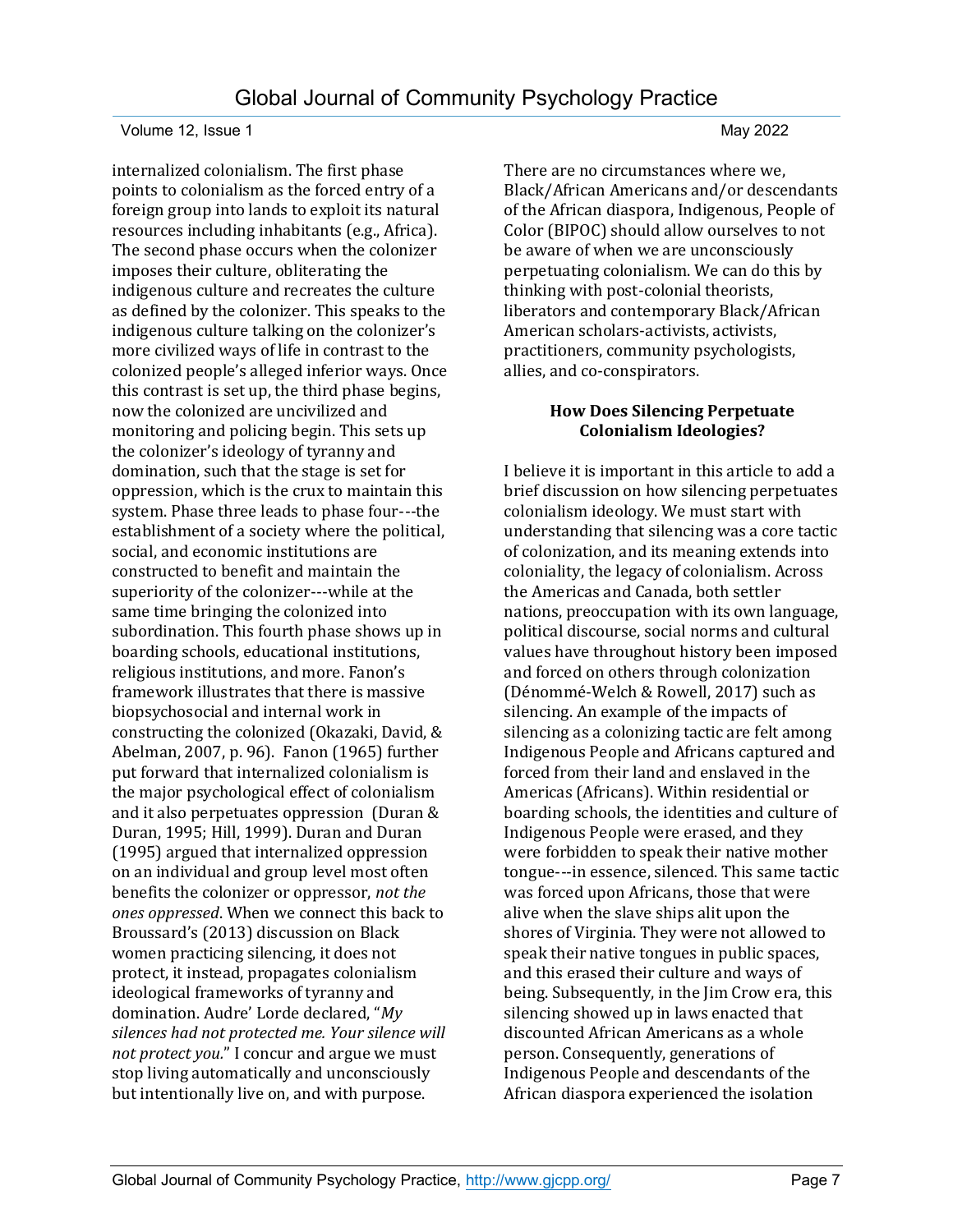and annihilation of their own language, culture, and ways of being through the racist form of systemic silencing. In turn, the voice of European settler society in North America has been the voice deemed privileged and rewarded. Dénommé-Welch & Rowell explained that Western culture places great emphasis on speech and voice, both in literal and figurative ways. This can show up either by emphasizing or demarking separation between "dominant" and "minoritized" voices. This has directly and indirectly contributed to forms of oppression and the subjugation of Indigenous and Black/African American racialized voices (p. 13). Gloria Anzaldúa aptly proclaimed,

"…the Anglo with the innocent face has yanked out our tongues, thus sentencing colonized cultural beings to a silenced culture. Drowned, we spit darkness. Fighting with our every shadow we are

buried by silence (Anzaldúa, 1987, p. 203). This is not a space we want to live from, and the use of silencing that is not used as resistance hurls us back into darkness. Importantly if we internalize the image of the colonizer, then we construct the colonizer's reality. Like bell hooks (1997) and the way she rereads concepts as a theoretical stance and a public act of resistance, we want to begin to do the same regarding the code of silence and silencing and view it as an erasure by the colonizer---and instead, we must center and raise our Black/African American voices.

#### **Reclaiming the Village**

*Where the mothers planted silence…the angry daughters sit to uproot -Ijeome Umebinyuo*

### **Black Consciousness (BC) Principles**

The Black Consciousness movement came about the result of the shutdown of major apartheid organizations in South Africa such

as the African National Congress and Pan-Africanist Congress in the 1960s by government repression (Hadfield, 2017, para. 1). Frustrated with White leadership and the prevailing social issues, Steve Biko and other Black students established a completely Black association, the [South African Stu](https://www.sahistory.org.za/article/south-african-student-organisation-saso)dents' [Organization \(SASO\).](https://www.sahistory.org.za/article/south-african-student-organisation-saso) The SASO coined the term Black Consciousness which redefined "black" as an inclusive, positive identity and taught that Black South Africans could make meaningful societal change if they were "*[conscientized](https://www.lexico.com/en/definition/conscientize)*" or awakened to their selfworth and the need for activism. Youth joined this group and new community, and political organizations were also formed such as the Black Community Programs and Black



*Nigerian Village – [Society of African Missions](https://sma.ie/nigerian-village-2/)* 

People's Convention organizations (para. 1). Ultimately, Biko was killed by the South African government---and the movement wanned after his death. Yet, core elements of this **Black Consciousness** philosophy has been found in contemporary freedom movements. Conceptualized as "an attitude of mind" or "way of life", Black Consciousness spoke to Black people who believed in their value and that unity was needed to move liberation forward (para. 8). Black Consciousness activists sought to change the mindset of Black South Africans asking them to examine their internal philosophies to build capacity to realize their own freedom. To achieve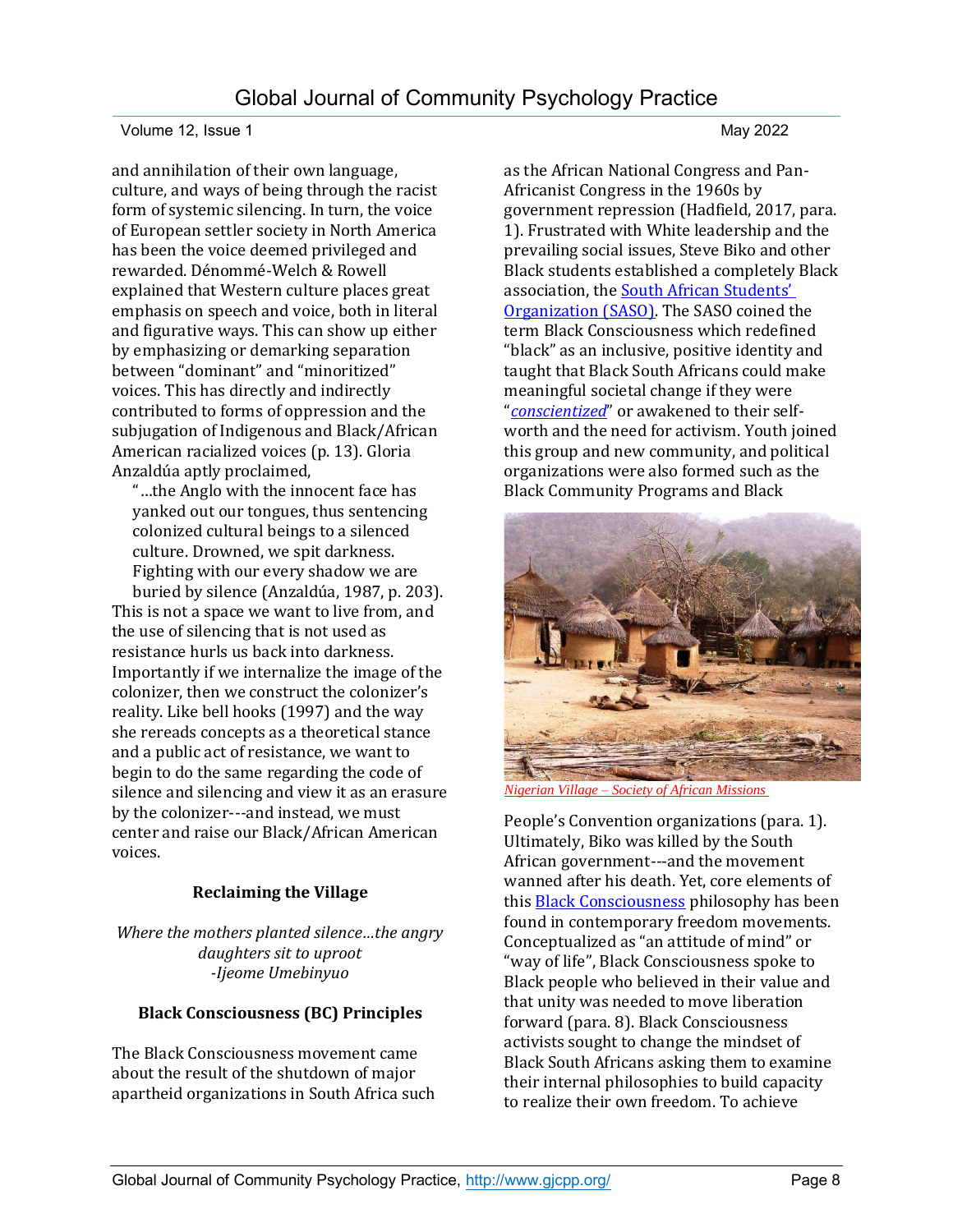liberation under the Black Consciousness movement two realizations were critical: (1) South Africans needed to define "black" as a new positive conception that included all people of color discriminated against by the color of their skin. A Black positive identity would increase Black South Africans faith in their own possibilities; and (2) Black Consciousness activists rejected White liberals as their leaders, which this second element prompted many to view it as reversed racism. Others felt it led to a more "refreshing, emboldened new consciousness" (para. 8). While the Black Consciousness philosophy has its challenges as does any approach or movement toward liberation, the overall concept of core markers such as living through their own "ways of life" was what was lived out. For example, young Black South African women threw away straight hair wigs and skin lightening creams and donned natural Afros. Fanon (1965) argued that Black Consciousness was, and still is, "the psychological manifestation of liberatory selfactualization; the psychic movement away from the reductive, racial designation of 'the black,' to the self-affirming identification of 'Black,' [an actional agent catalyzing](https://link.springer.com/chapter/10.1057/978-1-349-95816-0_13)  [revolutionary socio-political change.](https://link.springer.com/chapter/10.1057/978-1-349-95816-0_13)

#### **Building on the Concept of the "Conscientized"**

Paulo Freire (1971-1993) built on this work of conscientized or *conscientizaҫão3*. Both Fanon and Freire engaged in consciousness raising and psychopolitics as processes of helping others to see how they have psychologically internalized political power structures and racism. Fanon (1967) would point to colonial (and contemporary) racism as an "epidermalization of economic inequality" (p. 11). Freire brought forward this conscient advance within educational pedagogy to liberate the masses from

systemic inequity maintained and perpetuated by process, practices and outcomes of interdependent systems and institutions (Jemal & Bussey, 2018, p. 602). Freire, (1970) conceived of "critical consciousness" when working with adult laborers in Brazil. To this end he proposed a cycle of critical consciousness development processes that:

- 1. involve gaining knowledge about the systems and structures that create and sustain inequality (critical analysis).
- 2. involve developing a sense of power or capability (sense of agency), and
- 3. involve ultimately committing to acting against oppressive conditions (critical action) (para. 6).

Freire recognized that unless the workers were able to decode their social condition, oppression would be sustained.

#### **Revolutionary Conscious Praxis (RCP)**

Taken together, Black Consciousness principles and Fanon's and Freire's work on conscientized, brings us to this point where I offer a three-pronged model Revolutionary Conscious Praxis as an approach to dismantling "silencing" or "codes of silence" and other contemporary positionalities that perpetuate colonialism ideology in any form. From Black Consciousness principles, Fanon and bell hooks (1997), I include in this model:

- A. Freire's (1970) "critical consciousness" comprised of:
	- $\triangleright$  Gaining knowledge about the systems and structures that create and sustain inequality (an awakening and critical analysis)
	- $\triangleright$  Developing a sense of power or capability (sense of agency), and

contradictions, and to act against the oppressive elements of reality.

<sup>&</sup>lt;sup>3</sup> The term conscientização refers to learning to perceive social, political, and economic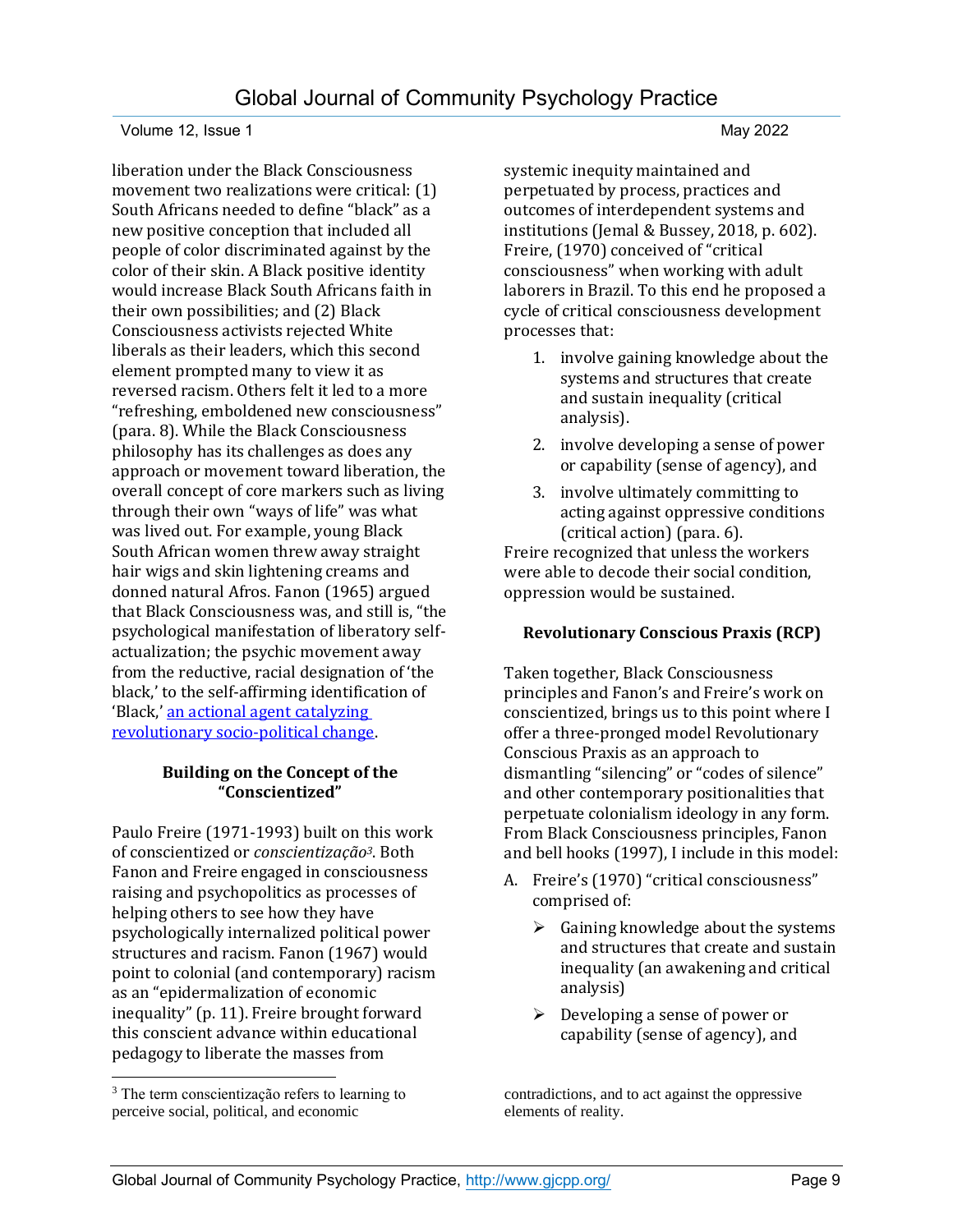Volume 12, Issue 1 May 2022

- $\triangleright$  Committing to acting against oppressive conditions (critical action) (para. 6).
- B. bell hooks (1997) Reflection on theoretical positionalities which is a:
	- $\triangleright$  Rereading of imposed labels and terms such as "black" to Black or "private domesticity" to "homeplace of resistance", and
- C. Critical action which includes:
	- $\triangleright$  Investigating and examining historical and contemporary concepts that have their origin in colonialism ideologies, racism, sexism, imperialism, capitalism and other terms that speak to social scourges such as subjugation, erasure, racism, and denigration.
	- $\triangleright$  Centering and raising the voices of BIPOC.



This model is shown in Figure 1:

*Figure 1: Revolutionary Conscious Praxis (RCP) Model*

The negative impacts of racism, an aftermath of colonialism, including experiences of trauma ranging from forcing those colonized to silence to erasure of their culture and identities is heinous at best, and are well documented (e.g., Bryant-Davis & Ocampo, 2006; Carter, 2007). To this end, the recent

awakening and reckoning among BIPOC must continue. This work must begin with critical consciousness. Prilleltensky (2003, 2008) put forward critical consciousness is often seen as a prerequisite of resistance and liberation. A second step in the model is rereading or theorizing not only from academic or public spaces, but also from the material reality of the lived experiences of BIPOC (hooks, 1997, para.3). From here we can determine when we need to use theoretical stances as acts of resistance. Critical action must follow. Manya Whitaker (2020) conceptualizes critical actio[n as a praxis that requires people to](https://www.igi-global.com/dictionary/utilizing-feminist-pedagogy-to-foster-preservice-teachers-critical-consciousness/62914)  [engage in collective work to dismantle](https://www.igi-global.com/dictionary/utilizing-feminist-pedagogy-to-foster-preservice-teachers-critical-consciousness/62914)  [oppressive social systems.](https://www.igi-global.com/dictionary/utilizing-feminist-pedagogy-to-foster-preservice-teachers-critical-consciousness/62914) Critical action is human activity and is both theory and practice or praxis. It should not be reduced to either verbalism or activism (Freire, 1970). Vladimir Lenin argues, "Without a revolutionary theory there can be no revolutionary movement" (Lenin, 1966). Lenin further pointed out that the revolutionary efforts to transform spaces radically cannot designate its leaders as its thinkers and the oppressed as doers. Going further, Freire offers, revolutionary praxis must stand in opposition to the praxis of the ruling powers---as they are by nature antithetical. Moreover, critical action is always deliberate and systematic, it either serves the colonizer or the liberation of people (p. 126).

#### **Conclusion**

The complexities of the atrocities laid on, and at the feet of African descendants and members of the African diaspora are too numerous to account. Yet, we must begin to take back and use our own stories and disclose these accounts in our writing and our work. We are becoming clearer that the tools used to force silence and fear on Black/African Americans are appalling and evil. In this article I have used one of my stories to highlight the ramifications of the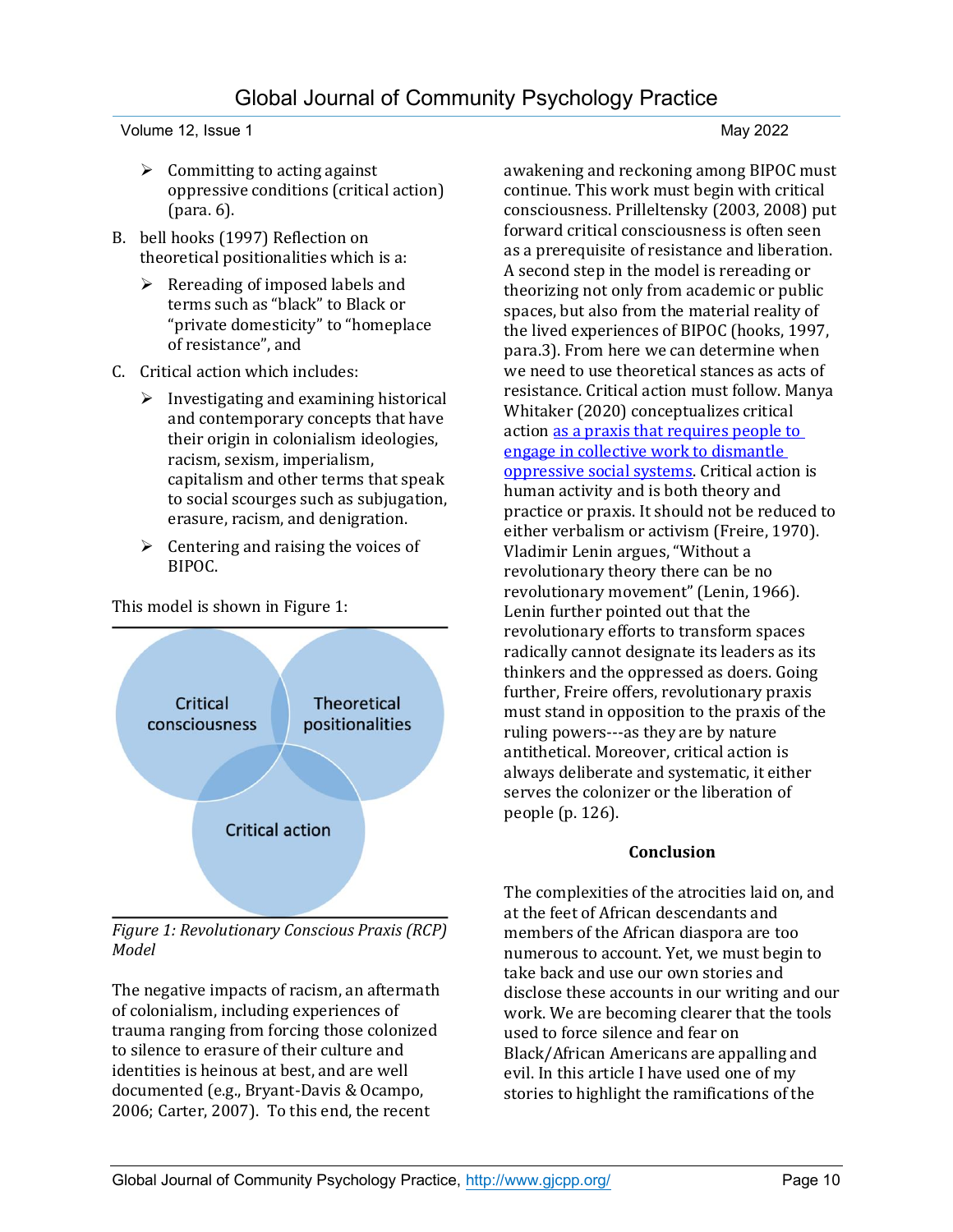#### Volume 12, Issue 1 May 2022

code of silence, which was by necessity a survival mechanism of Africans and then, Black/African Americans. Yet, when this mechanism morphed into a stronghold, it becomes psychologically damaging and a perpetuation of coloniality ideologies when we fail to discern when, or if we should use it at all. To foster liberatory psyches in future generations of Black/African Americans I suggested a Revolutionary Critical Praxis (RCP) approach towards engagement. I am positioning myself to help break the silence of historical and intergenerational pain by understanding, acknowledging and then speaking (Broussard, 2013). I believe you can do the same. Above all, to those who are reading this that are members of the African diaspora, my sisters and brothers, I am so proud of you. KEEP DISRUPTING AND DISMANTLING THE SILENCE. The ancestors are listening.

#### **References**

- Anzaldua, G. (1987). Borderland: The new mestiza. San Francisco, CA: Spinters/Aunt Lute.
- Broussard, P. (2013). Black women's postslavery silence syndrome: A twenty-first century remnant of slavery, Jim Crow, and systemic racism--Who will tell her stories? Journal of Gender Race & Justice, (16) 373.
- Bryant-Davis, T., & Ocampo, C. (2006). A therapeutic approach to the treatment of racist-incident-based trauma. Journal of Emotional Abuse, 6(4), 1–22. [https://doi.org/10.1300/J135v06n04\\_01](https://doi.org/10.1300/J135v06n04_01)
- Carter, R.T., (2007). Racism and psychological and emotional injury: Recognizing and assessing race-based traumatic stress. The Counseling Psychologist, 35(1):13- 105.

- Dennis, A.L. (2013). A snitch in time: An historical sketch of Black informing during slavery, 97, Marq. L. Rev. 279.
- Dénommé-Welch, S., & Rowell, J., (2017). Epistemologies of silence. Brock Education Journal, 27(1), 10-25.
- Fanon, F. (1961). The wretched of the earth. Paris, France: François Maspero.
- Freire, P. (1970-1993). Pedagogy of the oppressed. New York, NY: The Continuum International Publishing Group, Inc.
- hooks, b. (1997). Homeplace: A site of resistance. Routledge.
- Jemal, A. & Bussey, S. (2018). Transformative action: A theoretical framework for breaking new ground. [http://www.ejournalofpublicaffairs.org/t](http://www.ejournalofpublicaffairs.org/transformative-action/) [ransformative-action/](http://www.ejournalofpublicaffairs.org/transformative-action/)
- Kingsley, R., M., Middleton, M. & Moore, P. (2016). (Re)frame the case for new language in the 21st century museum. [https://static1.squarespace.com/static/5](https://static1.squarespace.com/static/58fa260a725e25c4f30020f3/t/594d17681b10e374e472f754/1498224505601/14_Exhibition_ReFrame.pdf) [8fa260a725e25c4f30020f3/t/594d17681](https://static1.squarespace.com/static/58fa260a725e25c4f30020f3/t/594d17681b10e374e472f754/1498224505601/14_Exhibition_ReFrame.pdf) [b10e374e472f754/1498224505601/14\\_](https://static1.squarespace.com/static/58fa260a725e25c4f30020f3/t/594d17681b10e374e472f754/1498224505601/14_Exhibition_ReFrame.pdf) [Exhibition\\_ReFrame.pdf](https://static1.squarespace.com/static/58fa260a725e25c4f30020f3/t/594d17681b10e374e472f754/1498224505601/14_Exhibition_ReFrame.pdf)
- Lorde, A. (1977). The transformation of silence into language and action. [https://electricliterature.com/wp](https://electricliterature.com/wp-content/uploads/2017/12/silenceintoaction.pdf)[content/uploads/2017/12/silenceintoact](https://electricliterature.com/wp-content/uploads/2017/12/silenceintoaction.pdf) [ion.pdf](https://electricliterature.com/wp-content/uploads/2017/12/silenceintoaction.pdf)
- Lenin, V. (1966). What is to be done in Essential works of Lenin, H.M. Christmann, ed. p. 69.
- Palmer, G.L. (2007). The brightness of your dawn: Moving from survivor to soldier. Author.